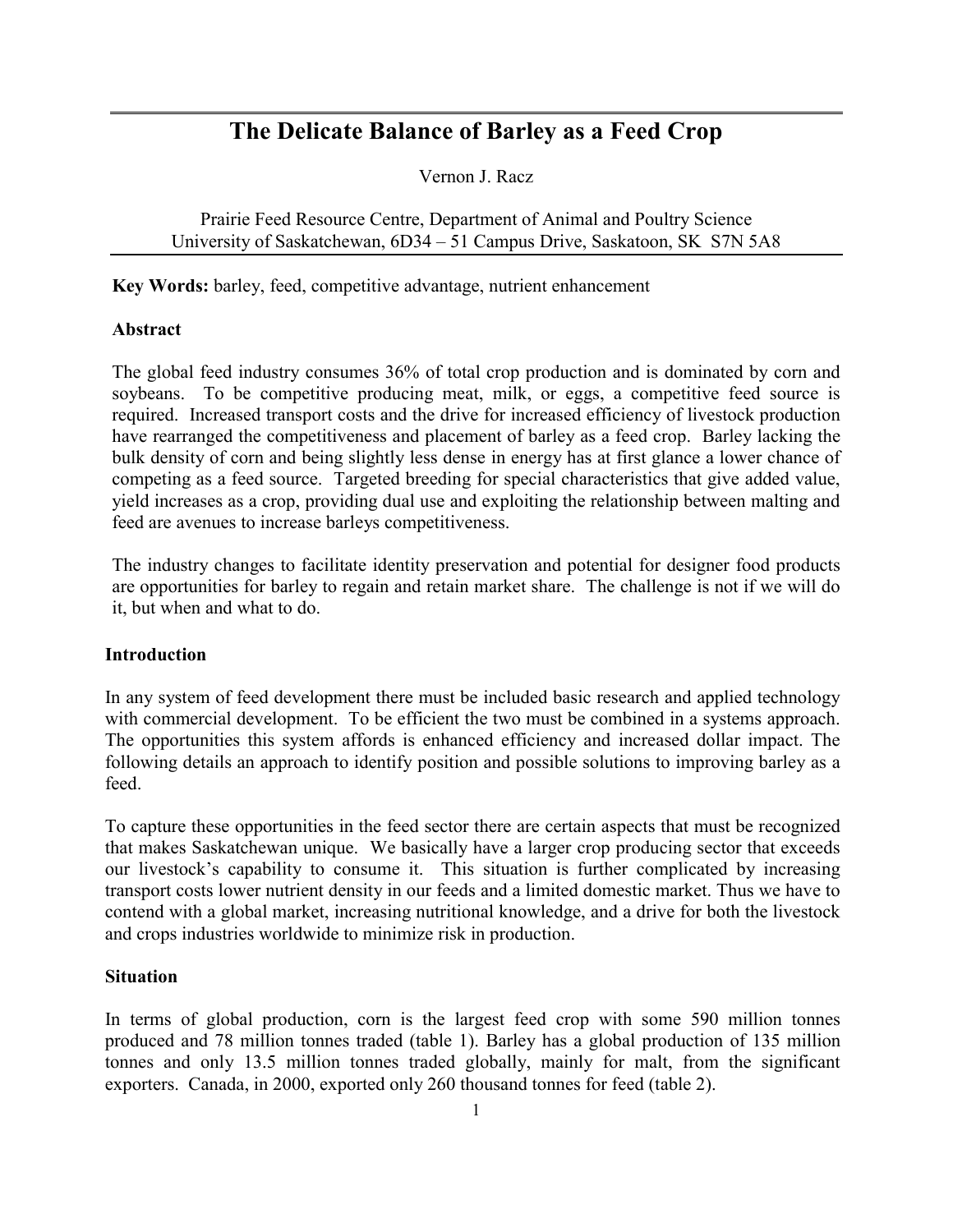Saskatchewan produces the lion's share of crops in Canada (tables 3, 4). With barley, 80% is grown for malting, 20% of which is accepted for malt. Because we have no real export feed market for barley we have to use 80 to 85% of the barley domestically for feed. With field peas 75% are sold in the feed market and it is competitive in the export market for reasons of nutrient density, bulk density and a special fit in the marketplace.

Barley, our main feed crop, is in a particular bad bind in that production exceeds local consumption and the excess must be exported to Alberta or further on average production years. Considering Saskatchewan produces 1.80 million pigs and it takes 1.0 tonne of feed for three pigs to market, we only need 600,000 tonnes of feed total. Our beef industry must consume the rest or export the barley. Table 5 shows the current status of barley in the feed system (Sask.). While it is recognized, because of weather that we have an artificially high price for barley, there is no known lower end for corn as they price corn into the market to compete and capture maximum dollar. The fact is corn in Lethbridge will be a better buy than our barley. As well the barley fed here must compete with corn competitively as a feed for our livestock producer because the export market for meat is the same. In short, we need competitive feeds to have competitive meat products.

In growing feed crops crop producers must have a price to allow economic sustainable production. Tables 6 and 7 are results from the Crops Livestock Interface project and shows the relative costs of production per unit of feed grain in the dark brown and black soil zones. In addition, nutrient yield per acre is given. It clearly shows for non-ruminants like pigs, while hulled barley is OK more mileage could be gained from a high yielding CPS wheat or hulless barley. For ruminants, which can digest more fibre, lower quality barley or other special barley would have greater impact. It should be noted that in 2001 (April) barley prices at Wadena were \$2.05/bushel and October 2002 prices were \$2.81/bushel, taking a severe drought in Alberta to increase price above the cost of production. . Not responding to increase barley's competitiveness would place our livestock and barley crop industries at a disadvantage to others restricting growth in both sectors.

## **Potential Opportunity**

To capture market demands we need to create competitive feed sources that can be used to create unique safe food products. There is potential to use barley to create special designer meats and for production of specialty malts that can be linked to feeding activities in ways to increase the sustainability of growing barley.

Barley, through modeling in the Crops Livestock Interface, has shown little in any value increase from an increase in protein content table 8. Because of this, lower protein barleys are OK and open the door to accept high yielding malting varieties as feed. Rather greater gain can be had from activities on barley that would increase energy for both cattle and swine and giving it special characteristics such as having a low phytate content for increased phosphorus availability. Forage use as silage is also included as a possible enhanced feed use form.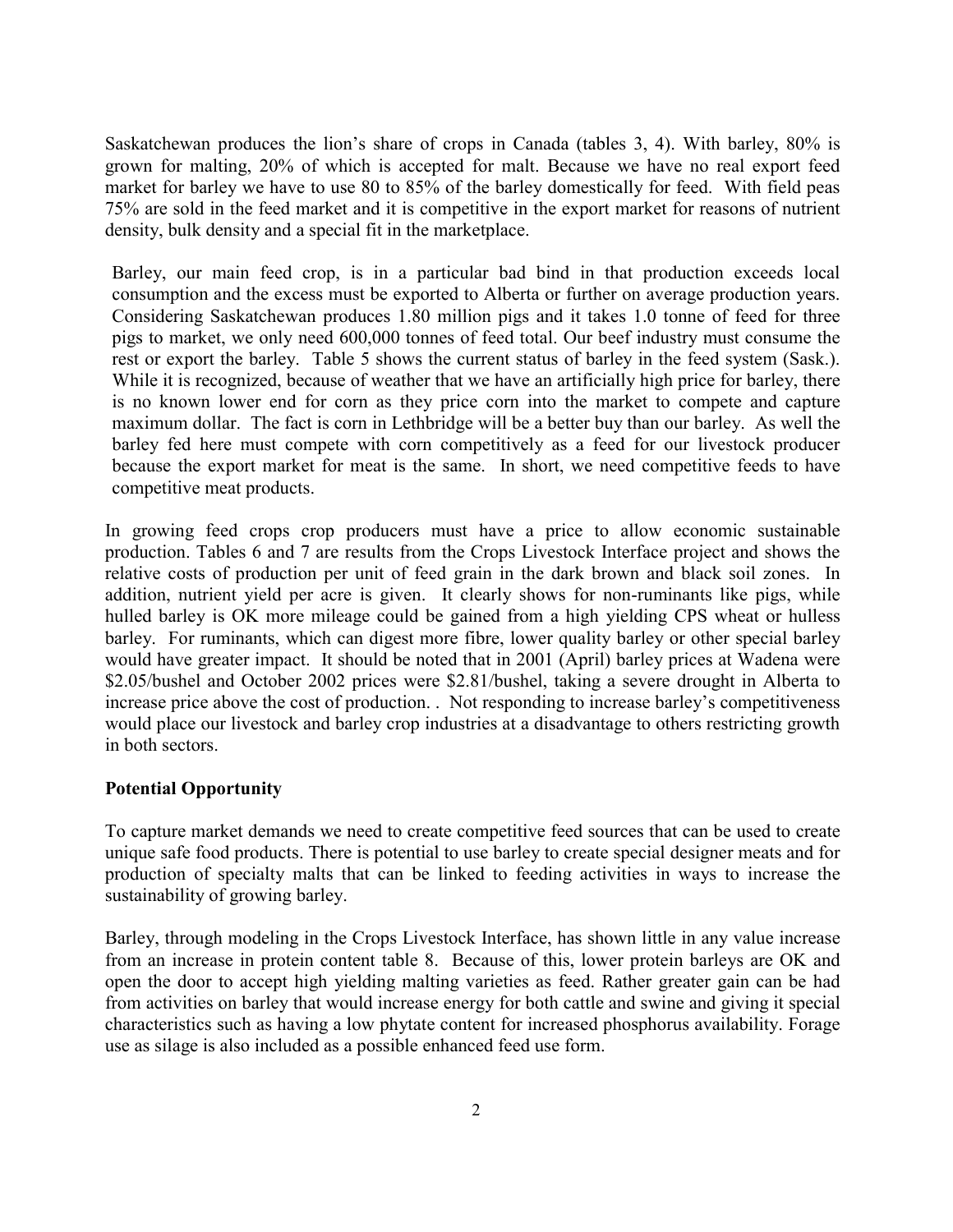Work begun on barley by the Crop Development Centre (B. Rossnagel) and Animal and Poultry Science has identified a slower digestion rate of the carbohydrate fraction in the rumen for a specific barley variety that increases efficiency of energy capture. This means a higher level of production (increased gain) or an estimated 5 to 10% increase in feed efficiency with feedlot steers on high grain diets. Reducing phytate content to increase available phosphorus of barley for pigs and poultry would save \$2.50 to \$3.00 per tonne of pig feed and be environmentally sustainable. Pioneer Grain has a low phytate corn on the market and Cargill is developing a field test for phytate to allow its commercialization as an IP grain. The CDC has a low phytate barley that is being bred up.

Further work is underway to identify superior feed barleys and superior malting varieties as to feed and yield characteristics under the CLI project. Commercial activities are underway to look at systems to combine specialty malt production, feedlots and special malt barley production. The results would be value added activity from malt production, feeding activity from an assured feed supply and malt barley crop production. Barley silage and identifying superior silage varieties not only increases efficiency of production but increases gross returns per acre, some 2 or 3 fold from a basic wheat crop. Table 9 shows gains with silage alone sold as crop standing in the field, while table 10 includes feeding activity or gain in gross returns.

## **Summary**

Changes in the global feed marketplace and increased transport costs are necessitating improvements in barley to increase it's competitiveness. The changes possible are increasing nutrient density particularly energy increasing energy capture and giving it special characteristics such as low phytate. Other changes could include use as a forage crop, use to create designer meat products, and combining in a system of IP grains to give it value as a specialty malt or demonstrating food safety.

|  | <b>Table 1. Corn Production (2001)</b> |  |  |
|--|----------------------------------------|--|--|
|--|----------------------------------------|--|--|

- $\blacksquare$  CORN: largest feed crop (590 M. t)
	- World trade: 78 M. t
	- Production: U.S. (253 M. t), China (106 M.T)
	- Exports: U.S. (50 M. t), China ( 7.0 M. t), Argentina (12.0 M. t),South Africa (5 M. t)
	- Major purchasers: Japan (16 M. t)

 Taiwan (5 M. t) Korea (9.0 M. t)

Former Soviet Union (1.0 M. t)

Mexico (4.8 M. t)

S.E. Asia (Thailand, Philippines, Malaysia, Indonesia, others)

Source: USDA Website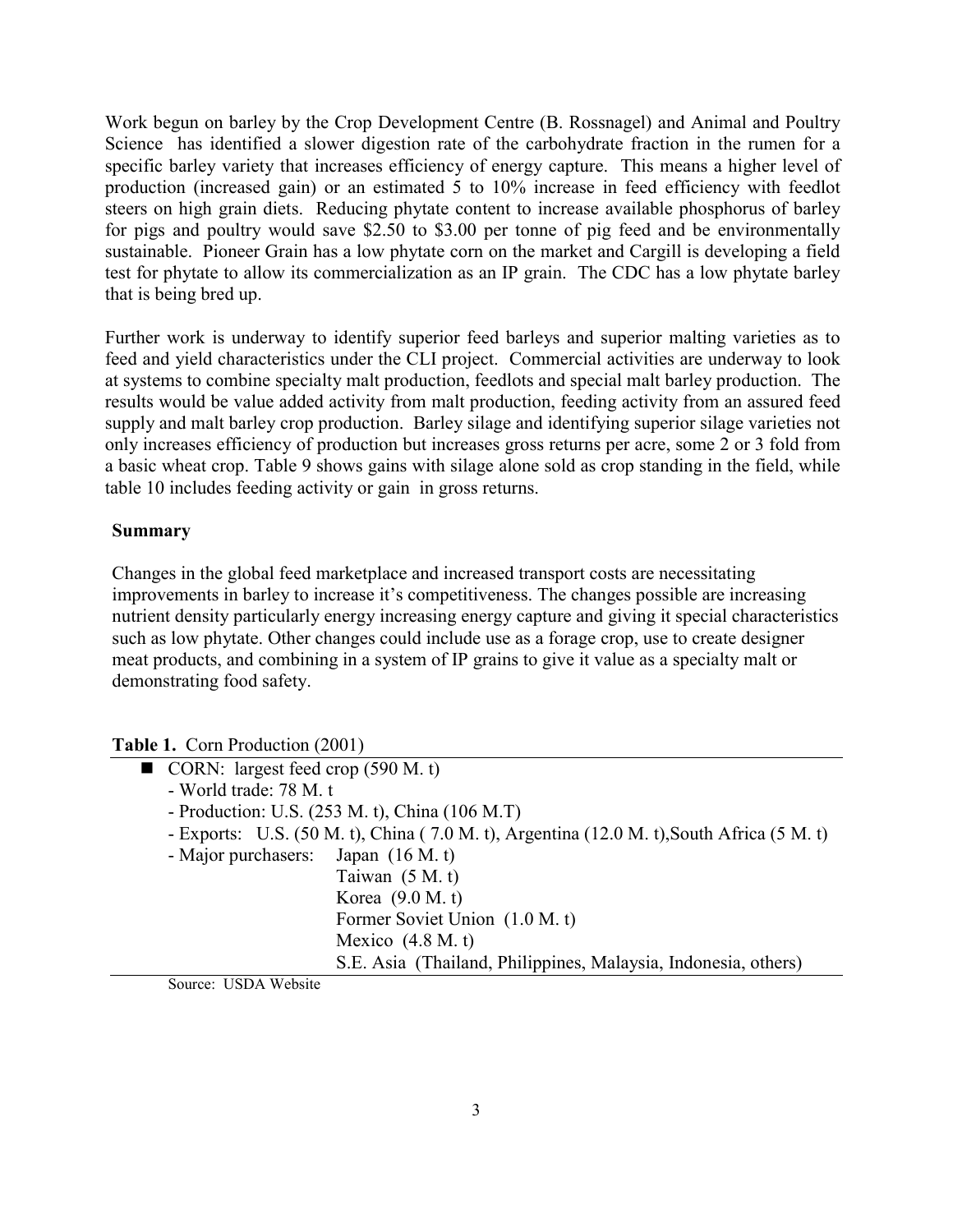**Table 2:** Barley Production (2001)

|  |  | Global production 135 M.t(2000) (155 in 1995) |  |  |  |  |
|--|--|-----------------------------------------------|--|--|--|--|
|--|--|-----------------------------------------------|--|--|--|--|

- Exporters: Canada (3.17 M. t),
	- Australia (2.67 M. t), EU (6.06 M. t)
		- U.S. (1.45 M. t), as feed or for malt
- Importers, Saudi Arabia feed), Japan (feed, malt), China (malt)
- Canada exported 0.26 M. t for feed (2000)

Source: USDA Website

|          | Western Canada 2000 ('000 tonnes) |        |           |         |
|----------|-----------------------------------|--------|-----------|---------|
|          | <b>MB</b>                         | AB     | <b>SK</b> | CА      |
| Wheat    | 4266.0                            | 7287.8 | 13532.6   | 26804.0 |
| Oats     | 657.0                             | 657.0  | 1377.2    | 3389.4  |
| Barley   | 1622.0                            | 5388.7 | 5477.9    | 13468.1 |
| Rye      | 55.9                              | 42.5   | 97.8      | 260.3   |
| Canola   | 1487.8                            | 2154.6 | 3379.3    | 7118.7  |
| Flaxseed | 205.7                             | 17.8   | 469.9     | 693.4   |

**Table 3.** Production of Cereal and Oilseeds

Source: Statistical Handbook 2001. Canadian Grain Commission

|  |  |  | Table 4. Specialty Crop Production 2000 |  |
|--|--|--|-----------------------------------------|--|
|--|--|--|-----------------------------------------|--|

|                     | $^{\prime}000$ tonnes) |        |           |         |
|---------------------|------------------------|--------|-----------|---------|
|                     | <b>MB</b>              | AB     | <b>SK</b> | CA      |
| Mustard             | 13.8                   | 3.3    | 185.1     | 202.2   |
| Sunflower           | 101.8                  | 5.1    | 12.4      | 119.3   |
| Lentils             | 16.1                   | 9.9    | 888.1     | 914.1   |
| <b>Field Peas</b>   | 160.5                  | 620.5  | 2072.4    | 2864.3  |
| <b>Canary Seed</b>  | 5.0                    | 17.2   | 148.6     | 170.8   |
| Triticale           |                        |        |           | 31.0    |
| Tame Forage (hay)   | 2721.6                 | 5556.5 | 3674.1    | 23145.1 |
| Processed Forage    |                        |        |           |         |
| (pellets $& cubes)$ | 40.0                   | 349.0  | 372.0     | 810.0   |

Source: Statistical Handbook 2001. Canadian Grain Commission

**Table 5.** Current Position of Barley - Saskatoon Feb 14, 2003

| Corn                       | \$171.00/tonne                                                                                  |
|----------------------------|-------------------------------------------------------------------------------------------------|
| Barley                     | \$162.00/tonne                                                                                  |
|                            | Feeding value nutritionally (ruminant) = barley 93 to 95% of corn:                              |
| Real value price of barley |                                                                                                 |
|                            | FOB Saskatoon = 159 to 162.45/tonne or 3.46 to 3.54/bu.                                         |
|                            | Wadena barley in Lethbridge = $171.00 \times 0.94 = 160.74 - 30.00 = 130.74$ /tonne or 2.85/bu. |
|                            | Cost of barley prod black soil zone from SAF: \$2.16/bu. (includes 17.33 land cost no           |
|                            | labor & management, and 59.9 bu./acre on stubble)                                               |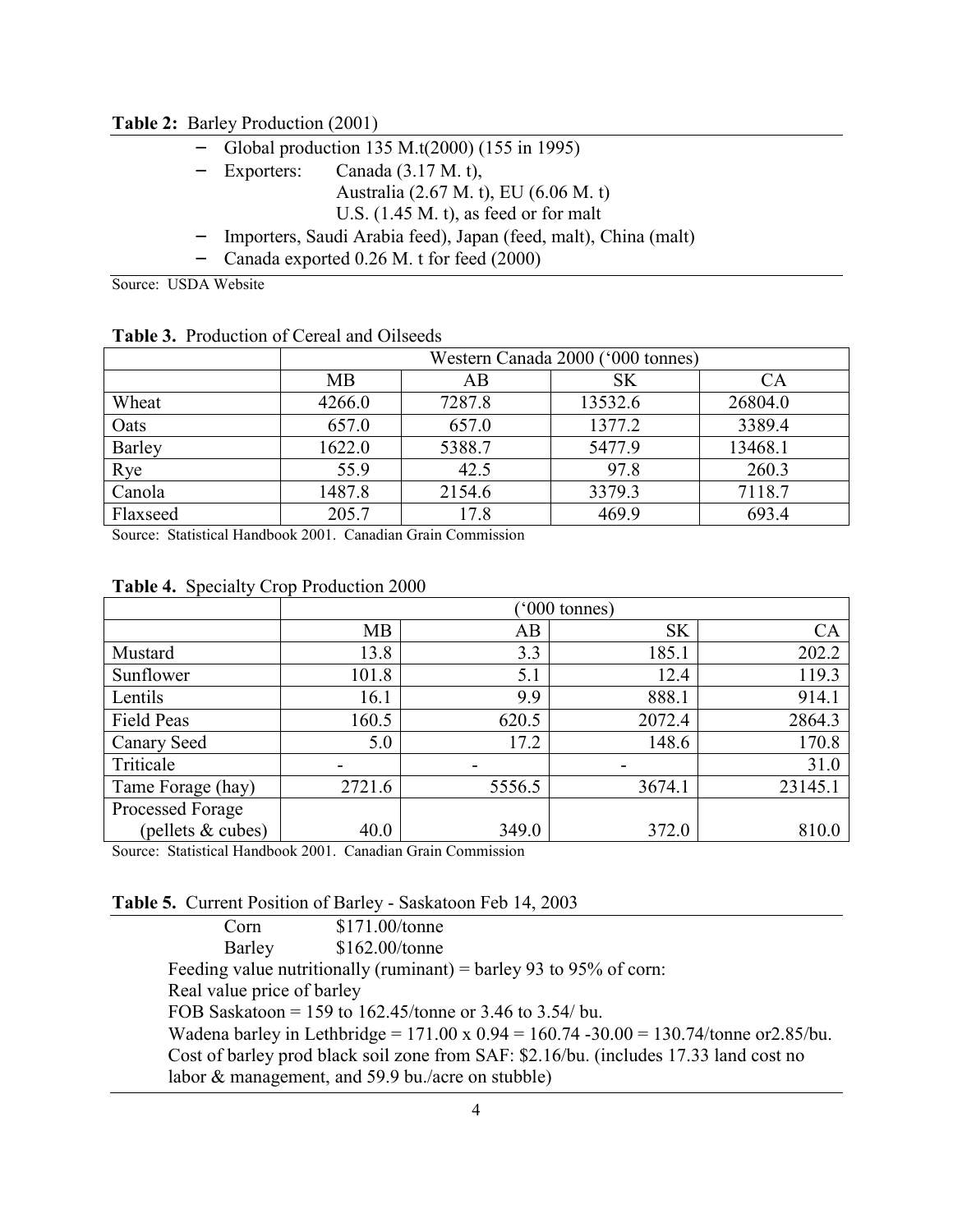|                       | Yields and Costs of Production: Stubble Crop |            |            |  |  |
|-----------------------|----------------------------------------------|------------|------------|--|--|
|                       | Soil Zone – Dark Brown                       |            |            |  |  |
|                       | Barley                                       | <b>HRS</b> | <b>CPS</b> |  |  |
| <b>Total Variable</b> |                                              |            |            |  |  |
| Costs/acre            | 80.45                                        | 83.02      | 83.38      |  |  |
| Total cost/acre       | 122.77                                       | 132.29     | 132.65     |  |  |
|                       |                                              |            |            |  |  |
| Yield bu/acre         | 45.1                                         | 28.0       | 34.3       |  |  |
| Break even/bu         | 2.72                                         | 4.72       | 3.87       |  |  |
| Break even/tonne      | 125.05                                       | 173.63     | 142.12     |  |  |
| Yield of DE/Mcal/acre | 3099.0                                       | 2657.0     | 3255.0     |  |  |
| (swine)               |                                              |            |            |  |  |
| Yield of CP - kg/acre | 108.24                                       | 103.09     | 116.93     |  |  |

## **Table 6.** Position: Main Commodities

Source: Crops-Livestock Interface Project

## **Table 7.** Position: Main Commodities

|                       | Yields and Costs of Production: Stubble Crop |            |            |  |  |
|-----------------------|----------------------------------------------|------------|------------|--|--|
|                       | Soil Zone – Black                            |            |            |  |  |
|                       | Barley                                       | <b>HRS</b> | <b>CPS</b> |  |  |
| <b>Total Variable</b> |                                              |            |            |  |  |
| Costs/acre            | 85.25                                        | 89.87      | 90.23      |  |  |
| Total cost/acre       | 146.95                                       | 151.57     | 151.93     |  |  |
|                       |                                              |            |            |  |  |
| Yield bu/acre         | 59.6                                         | 35.6       | 44.0       |  |  |
| Break even/bu         | 2.47                                         | 4.26       | 3.45       |  |  |
| Break even/tonne      | 113.26                                       | 156.46     | 126.89     |  |  |
| Yield of DE/Mcal/acre | 4096.0                                       | 3378       | 4176.0     |  |  |
| (swine)               | 143.04                                       | 131.07     | 150.00     |  |  |
| Yield of CP - kg/acre |                                              |            |            |  |  |

Source: Crops-Livestock Interface Project

**Table 8.** Value of Protein in Barley

| Hog     | 12% CP | 10% CP | Difference |
|---------|--------|--------|------------|
| Grow 30 | 147.36 | 143.95 | 3.41       |
| 60      | 148.15 | 145.66 | 2.49       |
| 100     | 147.79 | 146.21 | 1.58       |
| Beef    |        |        |            |
| Grow 1  | 122.91 | 112.18 | 10.73      |
| Med     | 124.18 | 124.18 | 0.00       |
| Finish  | 113.60 | 113.60 | 0.00       |